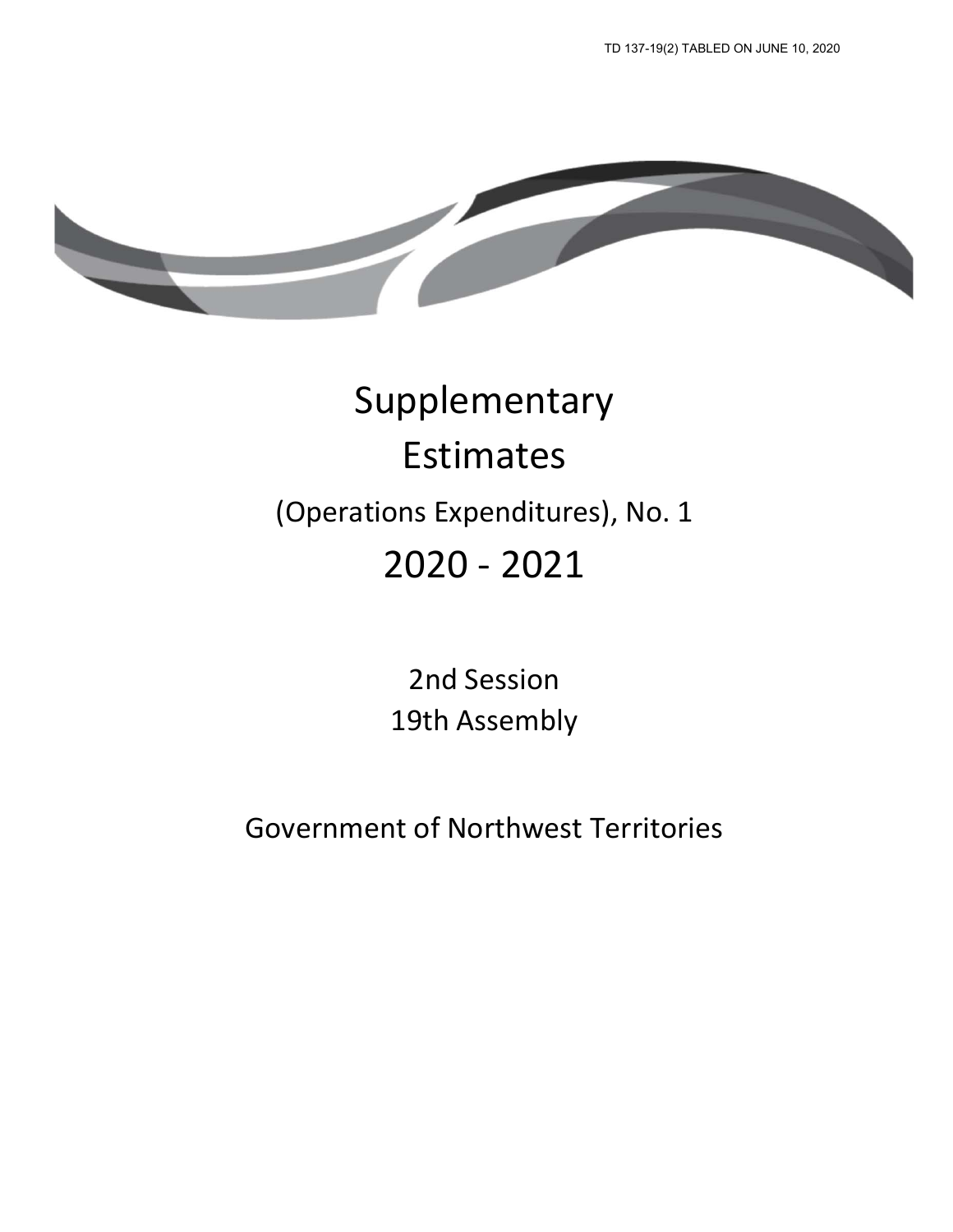#### **FOR THE FISCAL YEAR ENDING MARCH 31, 2021 SUMMARY OF APPROPRIATIONS VOTED FOR THE PUBLIC SERVICE OF THE NORTHWEST TERRITORIES**

#### **SCHEDULE 1 OPERATIONS EXPENDITURES**

| <b>ITEM</b><br><b>NUMBER</b> | <b>DEPARTMENT</b>                            | <b>OPERATIONS</b><br><b>EXCLUDING</b><br><b>AMORTIZATION</b> | <b>AMORTIZATION</b> | <b>APPROPRIATION</b><br><b>AUTHORITY</b><br><b>REQUIRED</b> |
|------------------------------|----------------------------------------------|--------------------------------------------------------------|---------------------|-------------------------------------------------------------|
|                              |                                              | $\mathbf S$                                                  | $\mathbf S$         | \$                                                          |
| $\mathbf{1}$                 | Legislative Assembly                         |                                                              |                     |                                                             |
| $\sqrt{2}$                   | Education, Culture and Employment            | 2,095,000                                                    |                     | 2,095,000                                                   |
| $\mathfrak{Z}$               | <b>Environment and Natural Resources</b>     | 5,788,000                                                    |                     | 5,788,000                                                   |
| $\overline{4}$               | Executive and Indigenous Affairs             | 300,000                                                      |                     | 300,000                                                     |
| $\sqrt{5}$                   | Finance                                      | 36,840,000                                                   |                     | 36,840,000                                                  |
| 6                            | Health and Social Services                   | 16,209,000                                                   |                     | 16,209,000                                                  |
| $\boldsymbol{7}$             | Industry, Tourism and Investment             | 810,000                                                      |                     | 810,000                                                     |
| 8                            | Infrastructure                               |                                                              |                     |                                                             |
| $\overline{9}$               | Justice                                      | (339,000)                                                    |                     | (339,000)                                                   |
| $10\,$                       | Lands                                        |                                                              |                     |                                                             |
| $11\,$                       | Municipal and Community Affairs              | 3,443,000                                                    |                     | 3,443,000                                                   |
|                              | <b>OPERATIONS EXPENDITURES APPROPRIATION</b> | 65,146,000                                                   |                     | 65,146,000                                                  |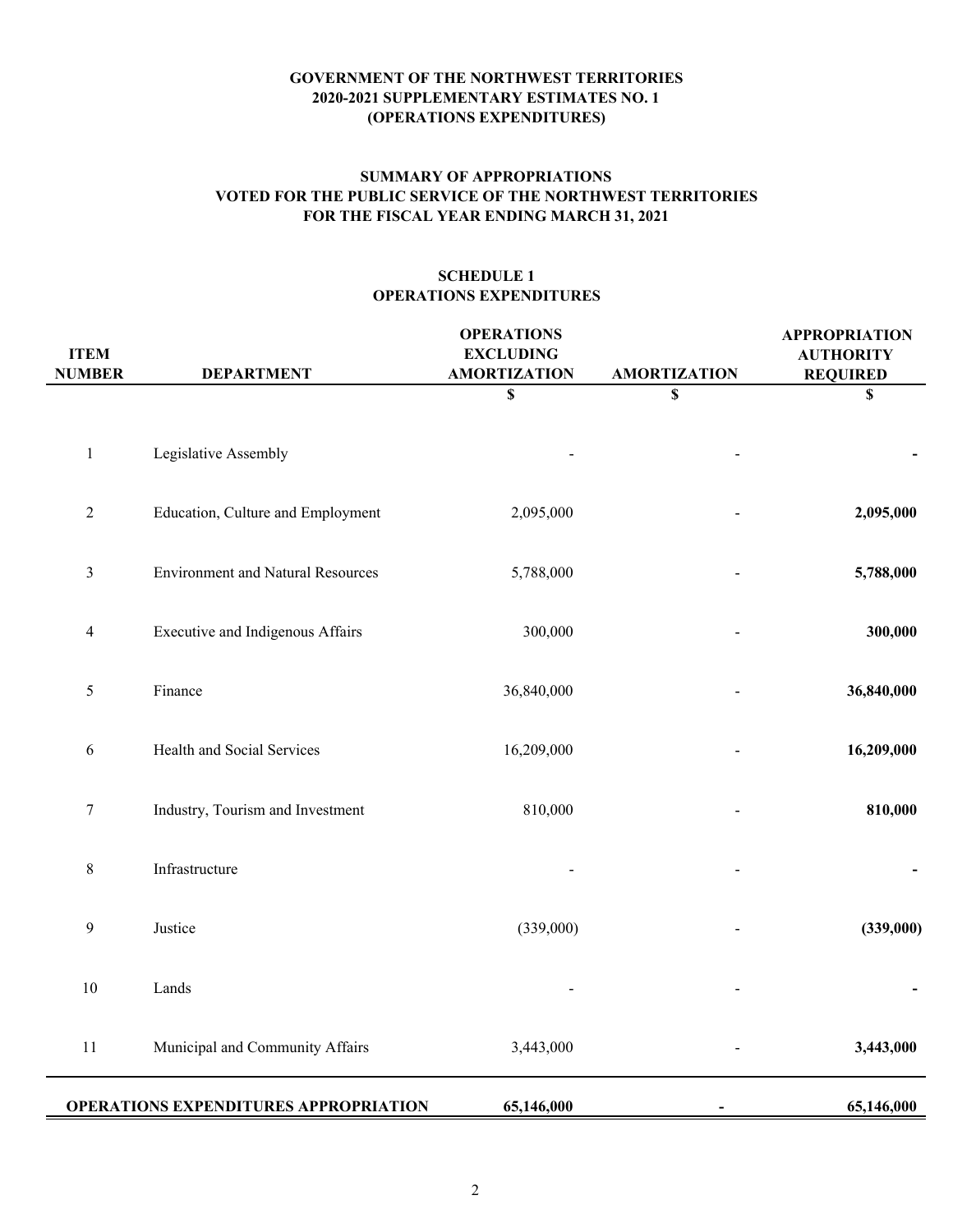# **SUMMARY OF APPROPRIATIONS VOTED FOR THE PUBLIC SERVICE OF THE NORTHWEST TERRITORIES FOR THE FISCAL YEAR ENDING MARCH 31, 2021 OPERATIONS EXPENDITURES**

| Department                                     | 2020-2021<br><b>Main Estimates</b> | <b>Not Previously</b><br>Authorized | <b>Total</b><br>Appropriation |
|------------------------------------------------|------------------------------------|-------------------------------------|-------------------------------|
|                                                | \$                                 | \$                                  | \$                            |
| Legislative Assembly                           | 22,720,000                         |                                     | 22,720,000                    |
| Education, Culture and Employment              | 340,268,000                        | 2,095,000                           | 342,363,000                   |
| <b>Environment and Natural Resources</b>       | 97,085,000                         | 5,788,000                           | 102,873,000                   |
| Executive and Indigenous Affairs               | 22,886,000                         | 300,000                             | 23,186,000                    |
| Finance                                        | 283,107,000                        | 36,840,000                          | 319,947,000                   |
| Health and Social Services                     | 522,011,000                        | 16,209,000                          | 538,220,000                   |
| Industry, Tourism and Investment               | 59,585,000                         | 810,000                             | 60,395,000                    |
| Infrastructure                                 | 275,029,000                        |                                     | 275,029,000                   |
| Justice                                        | 133,617,000                        | (339,000)                           | 133,278,000                   |
| Lands                                          | 23,364,000                         |                                     | 23,364,000                    |
| Municipal and Community Affairs                | 116,193,000                        | 3,443,000                           | 119,636,000                   |
| <b>TOTAL OPERATIONS</b><br><b>EXPENDITURES</b> | 1,895,865,000                      | 65,146,000                          | 1,961,011,000                 |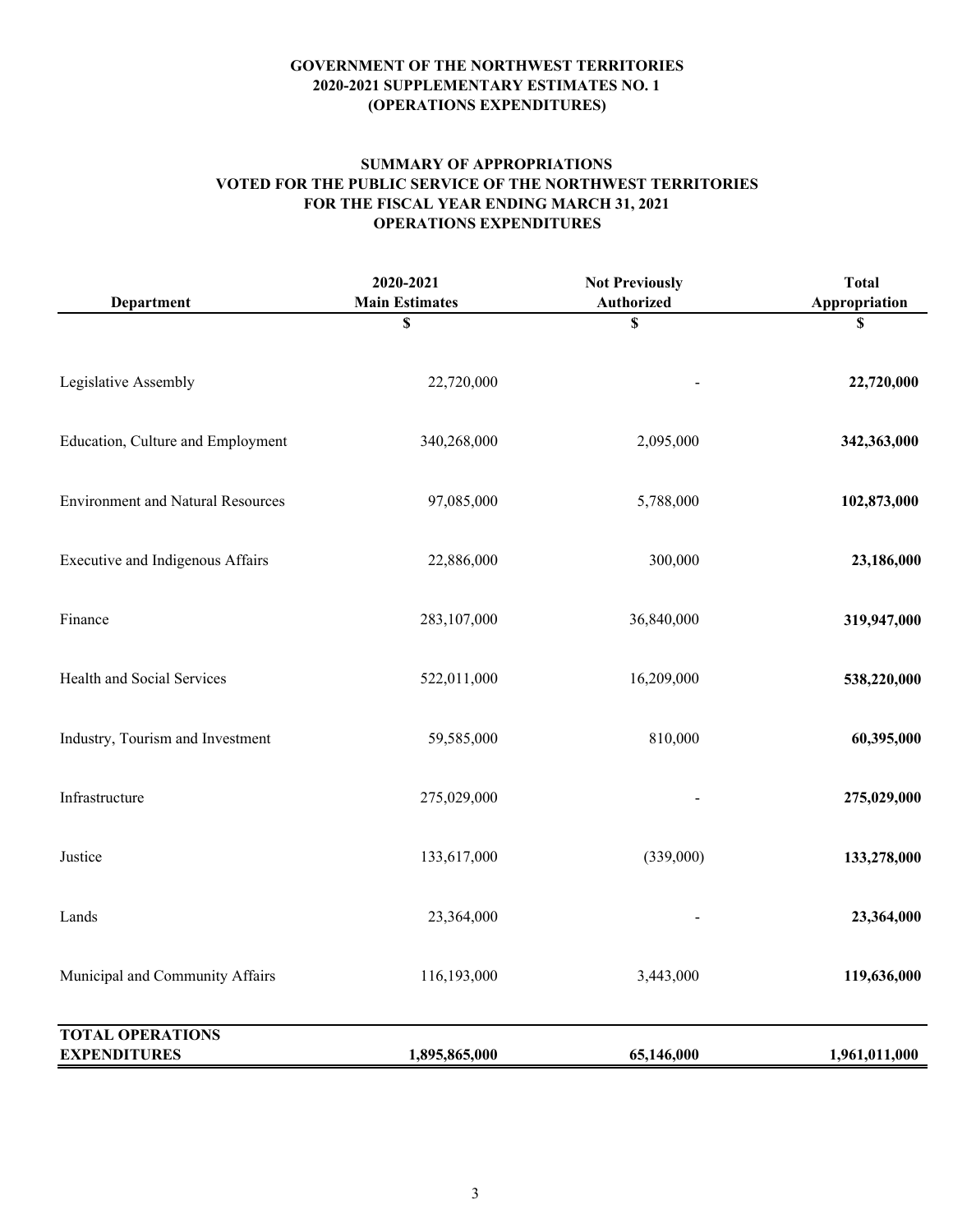| <b>DEPARTMENT:</b><br><b>SUBJECT:</b>  |                | <b>Education, Culture and Employment</b><br><b>Operations Expenditures</b>                                                       |                                                                                                                                                       |                                     |
|----------------------------------------|----------------|----------------------------------------------------------------------------------------------------------------------------------|-------------------------------------------------------------------------------------------------------------------------------------------------------|-------------------------------------|
| <b>Activity</b>                        |                | 2020-2021<br><b>Main Estimates</b><br>\$                                                                                         | <b>Not Previously</b><br><b>Authorized</b><br>\$                                                                                                      | <b>Total</b><br>Appropriation<br>\$ |
| <b>Culture, Heritage and Languages</b> |                | 18,613,000                                                                                                                       | 150,000                                                                                                                                               | 18,763,000                          |
|                                        | 1              | To provide increased funding for Indigenous language revitalization.                                                             |                                                                                                                                                       | 150,000                             |
| <b>Early Childhood and School</b>      |                | 202,806,000                                                                                                                      | 1,113,000                                                                                                                                             | 203,919,000                         |
| <b>Services</b>                        | $\overline{2}$ | To provide funding to support an increase in childcare spaces.                                                                   |                                                                                                                                                       | 500,000                             |
|                                        | 20             | To provide funding for Northern Distance Learning enhancements.                                                                  |                                                                                                                                                       | 613,000                             |
| <b>Labour Development and Advanced</b> |                | 54,431,000                                                                                                                       | 832,000                                                                                                                                               | 55,263,000                          |
| <b>Education</b>                       |                |                                                                                                                                  |                                                                                                                                                       |                                     |
|                                        | 1              | To provide increased funding for Indigenous language revitalization.                                                             |                                                                                                                                                       | 450,000                             |
|                                        | 20             | undertake an institutional quality assurance review that is needed to<br>transform Aurora College into a polytechnic university. | To provide funding for a Quality Assurance Coordinator position in order to                                                                           | 89,000                              |
|                                        | 20             | work or to post-secondary opportunities.                                                                                         | To provide funding for regional and small community Career Education<br>Advisors to support students and youth during their transition from school to | 293,000                             |
| <b>TOTAL DEPARTMENT</b>                |                | 340,268,000                                                                                                                      | 2,095,000                                                                                                                                             | 342,363,000                         |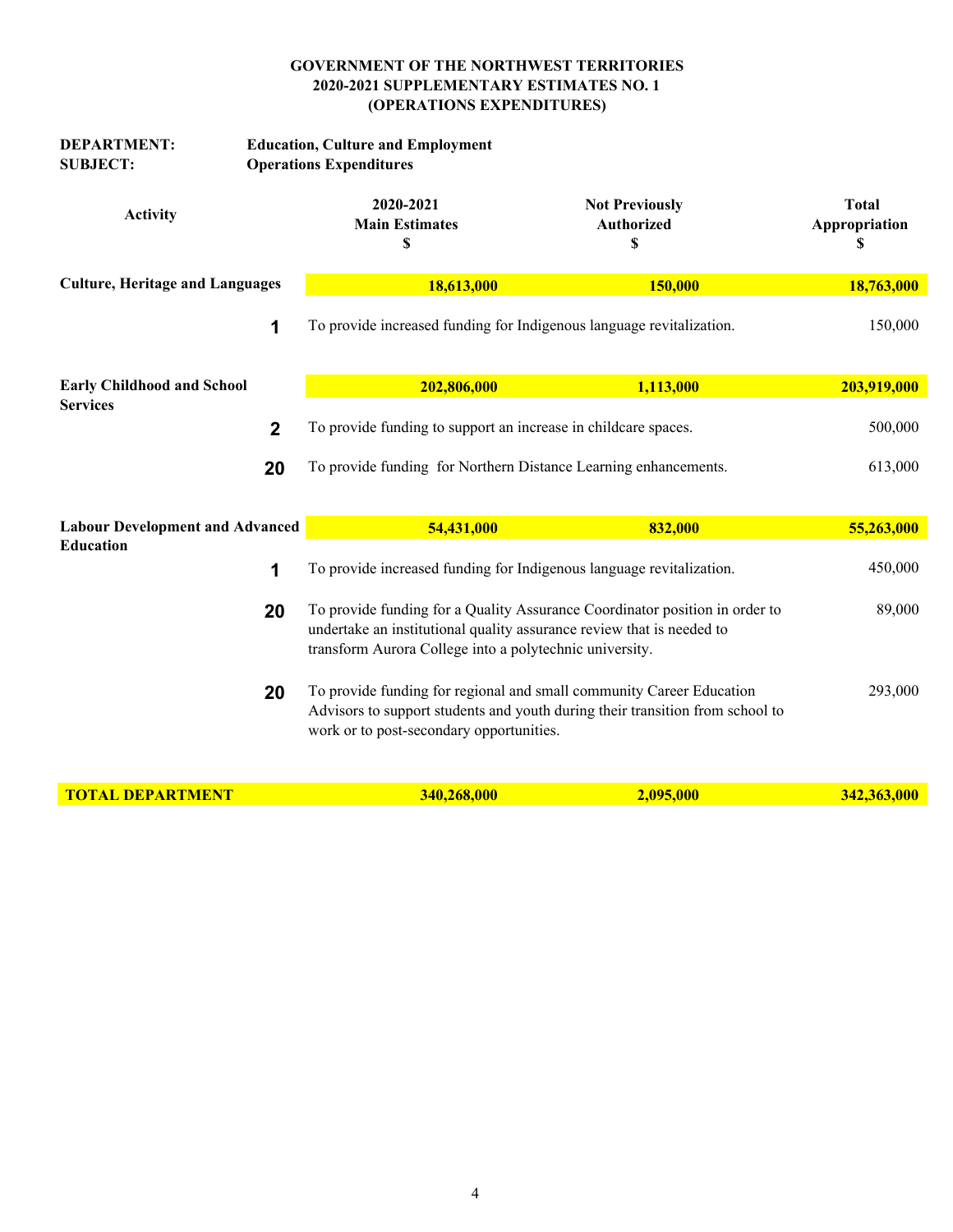| <b>DEPARTMENT:</b><br><b>SUBJECT:</b> |                | <b>Environment and Natural Resources</b><br><b>Operations Expenditures</b> |                                                                                                                                                                                                                                     |                                     |
|---------------------------------------|----------------|----------------------------------------------------------------------------|-------------------------------------------------------------------------------------------------------------------------------------------------------------------------------------------------------------------------------------|-------------------------------------|
| <b>Activity</b>                       |                | 2020-2021<br><b>Main Estimates</b><br>\$                                   | <b>Not Previously</b><br><b>Authorized</b><br>\$                                                                                                                                                                                    | <b>Total</b><br>Appropriation<br>\$ |
| <b>Corporate Management</b>           |                | 14,464,000                                                                 | 322,000                                                                                                                                                                                                                             | 14,786,000                          |
|                                       | 3              | Program.                                                                   | To provide funding for costs associated with the Sustainable Livelihoods                                                                                                                                                            | 150,000                             |
|                                       | 4              | Program.                                                                   | To provide an increase in funding for the Community Harvester Assistance                                                                                                                                                            | 172,000                             |
| <b>Environmental Stewardship and</b>  |                | 13,825,000                                                                 | 1,468,000                                                                                                                                                                                                                           | 15,293,000                          |
| <b>Climate Change</b>                 | 20             | To provide funding to establish a Climate Change Council.                  |                                                                                                                                                                                                                                     | 50,000                              |
|                                       | 20             | Framework Action Plan.                                                     | To provide funding to implement Part 2 of the Climate Change Strategic                                                                                                                                                              | 1,418,000                           |
| <b>Forest Management</b>              |                | 38,044,000                                                                 | 3,998,000                                                                                                                                                                                                                           | 42,042,000                          |
|                                       | 5              | To provide funding for increased air tanker capacity.                      |                                                                                                                                                                                                                                     | 1,798,000                           |
|                                       | 6              | supplies.                                                                  | To provide funding for additional support costs for fire suppression<br>activities, including additional helicopters, an additional Ignition Task Team,<br>additional fire crews, increased fire detection activities, and fuel and | 2,000,000                           |
|                                       | $\overline{7}$ | eligible communities to reduce wildfire risk.                              | To provide funding for the implementation of a FireSmart program in                                                                                                                                                                 | 200,000                             |
| <b>TOTAL DEPARTMENT</b>               |                | 97,085,000                                                                 | 5,788,000                                                                                                                                                                                                                           | 102,873,000                         |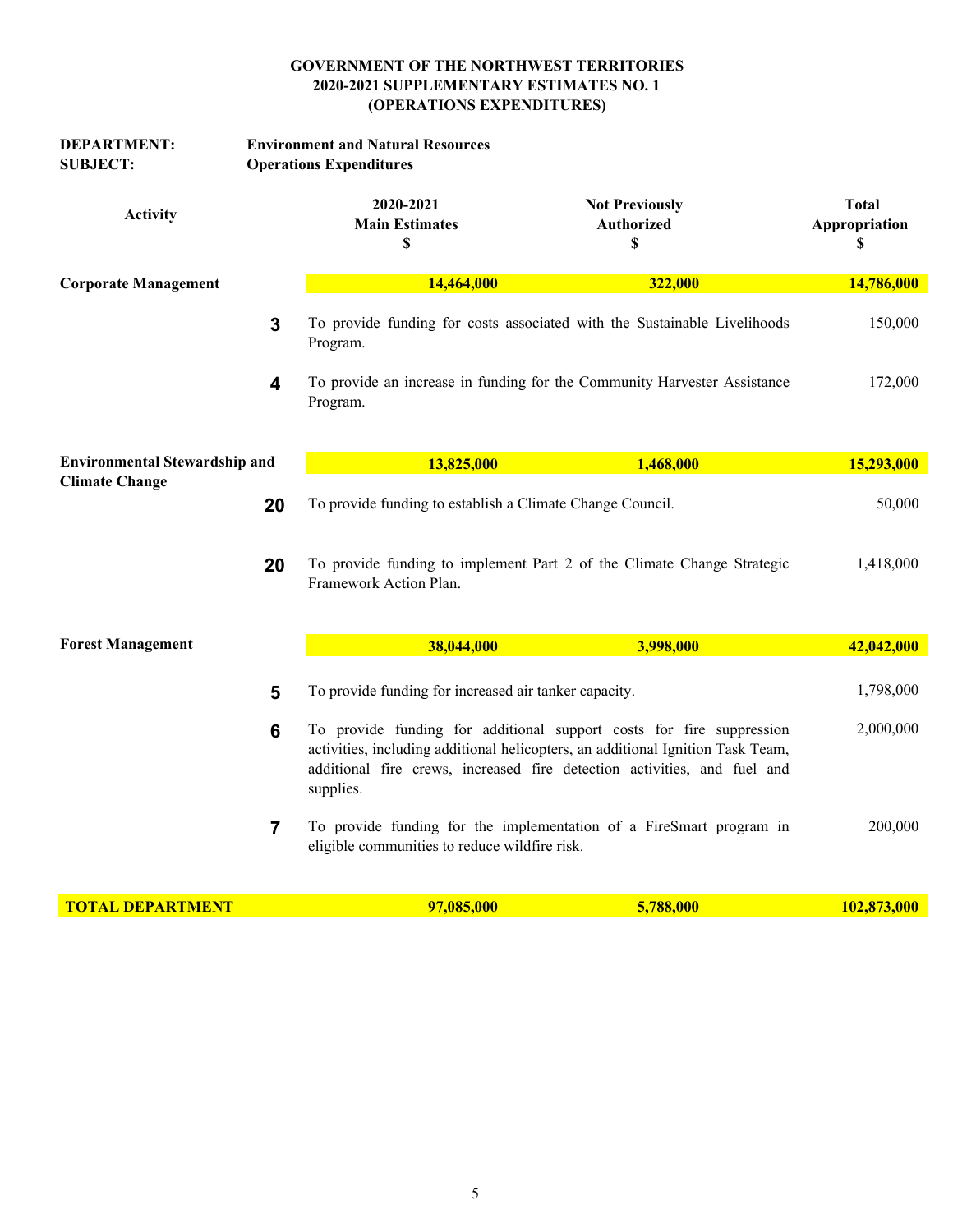| <b>DEPARTMENT:</b><br><b>SUBJECT:</b>                     |    | <b>Executive and Indigenous Affairs</b><br><b>Operations Expenditures</b> |                                                                      |                                    |
|-----------------------------------------------------------|----|---------------------------------------------------------------------------|----------------------------------------------------------------------|------------------------------------|
| <b>Activity</b>                                           |    | 2020-2021<br><b>Main Estimates</b><br>S                                   | <b>Not Previously</b><br><b>Authorized</b><br>S                      | <b>Total</b><br>Appropriation<br>S |
| <b>Indigenous and Intergovernmental</b><br><b>Affairs</b> |    | 7,727,000                                                                 | 300,000                                                              | 8,027,000                          |
|                                                           | 20 | Meetings.                                                                 | To provide funding for the expansion of Aboriginal Intergovernmental | 300,000                            |
| <b>TOTAL DEPARTMENT</b>                                   |    | 22,886,000                                                                | 300,000                                                              | 23,186,000                         |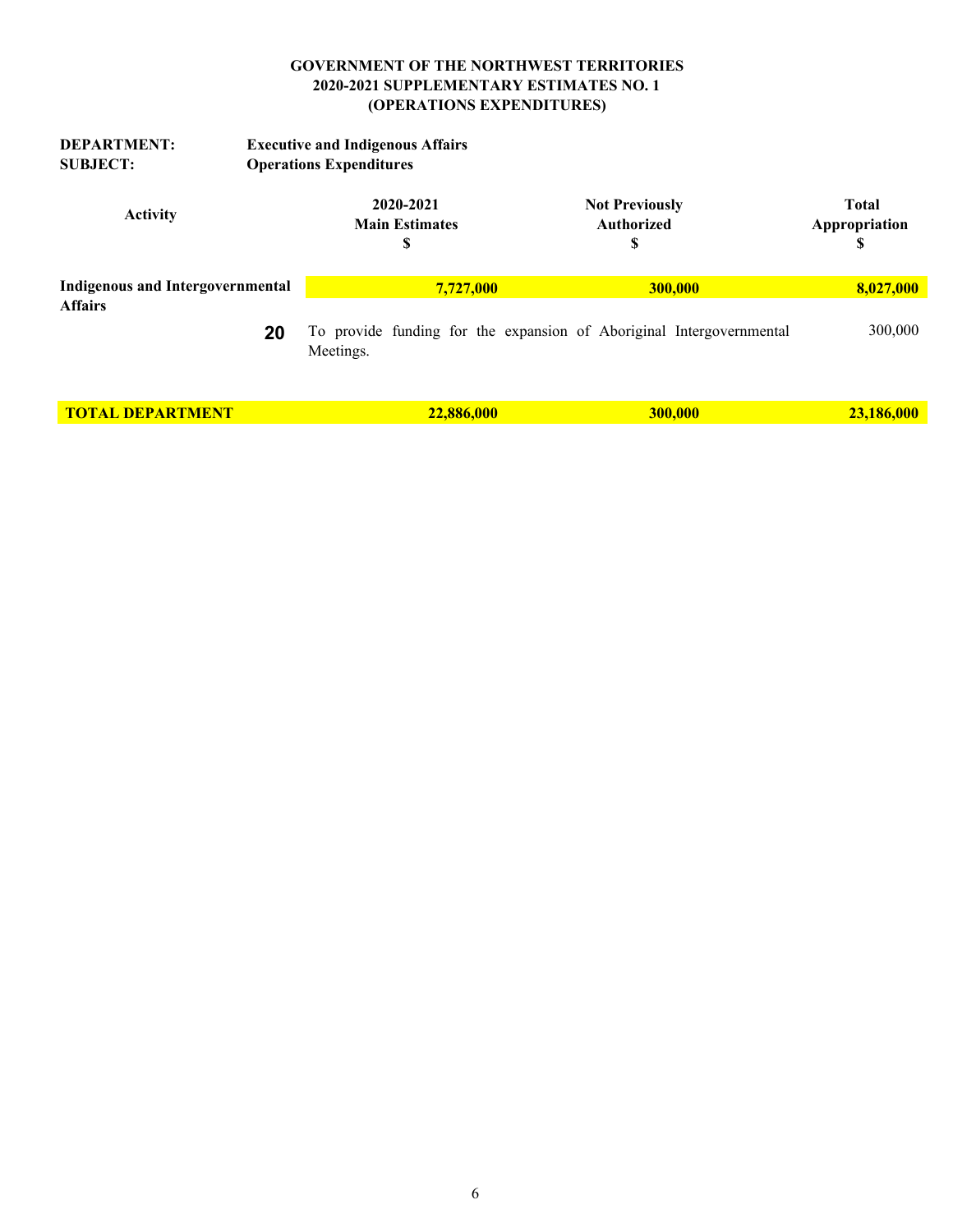| <b>DEPARTMENT:</b>                  | <b>Finance</b> |                                            |                                                                                                                                                                                                                                     |                                    |
|-------------------------------------|----------------|--------------------------------------------|-------------------------------------------------------------------------------------------------------------------------------------------------------------------------------------------------------------------------------------|------------------------------------|
| <b>SUBJECT:</b>                     |                | <b>Operations Expenditures</b>             |                                                                                                                                                                                                                                     |                                    |
| <b>Activity</b>                     |                | 2020-2021<br><b>Main Estimates</b><br>\$   | <b>Not Previously</b><br><b>Authorized</b><br>\$                                                                                                                                                                                    | <b>Total</b><br>Appropriation<br>S |
| <b>Management Board Secretariat</b> |                | 87,485,000                                 | 36,840,000                                                                                                                                                                                                                          | 124,325,000                        |
|                                     | 8              | of the Government's response.              | To provide funding to allow the Government to respond to the impacts of the<br>COVID-19 pandemic, and to help stimulate the NWT economy and ensure<br>that essential public services continue to be maintained are included as part | 23,400,000                         |
|                                     |                | by revenues from the Government of Canada. | The net impact on Government is mitigated as these expenditures are offset                                                                                                                                                          |                                    |
|                                     | 9              |                                            | To provide funding for support of short term working capital requirements<br>for those passenger airlines maintaining minimum services to communities.                                                                              | 8,700,000                          |
|                                     |                | by revenues from the Government of Canada. | The net impact on Government is mitigated as these expenditures are offset                                                                                                                                                          |                                    |
|                                     | 10             | criteria.                                  | To provide funding to implement a wage top-up program to \$18 per hour for<br>all NWT workers for a 16-week period, provided that the Government of<br>Canada accepts the program as meeting its support of essential workers       | 4,740,000                          |
|                                     |                | by revenues from the Government of Canada. | The net impact on Government is mitigated as these expenditures are offset                                                                                                                                                          |                                    |
| <b>TOTAL DEPARTMENT</b>             |                | 283,107,000                                | 36,840,000                                                                                                                                                                                                                          | 319,947,000                        |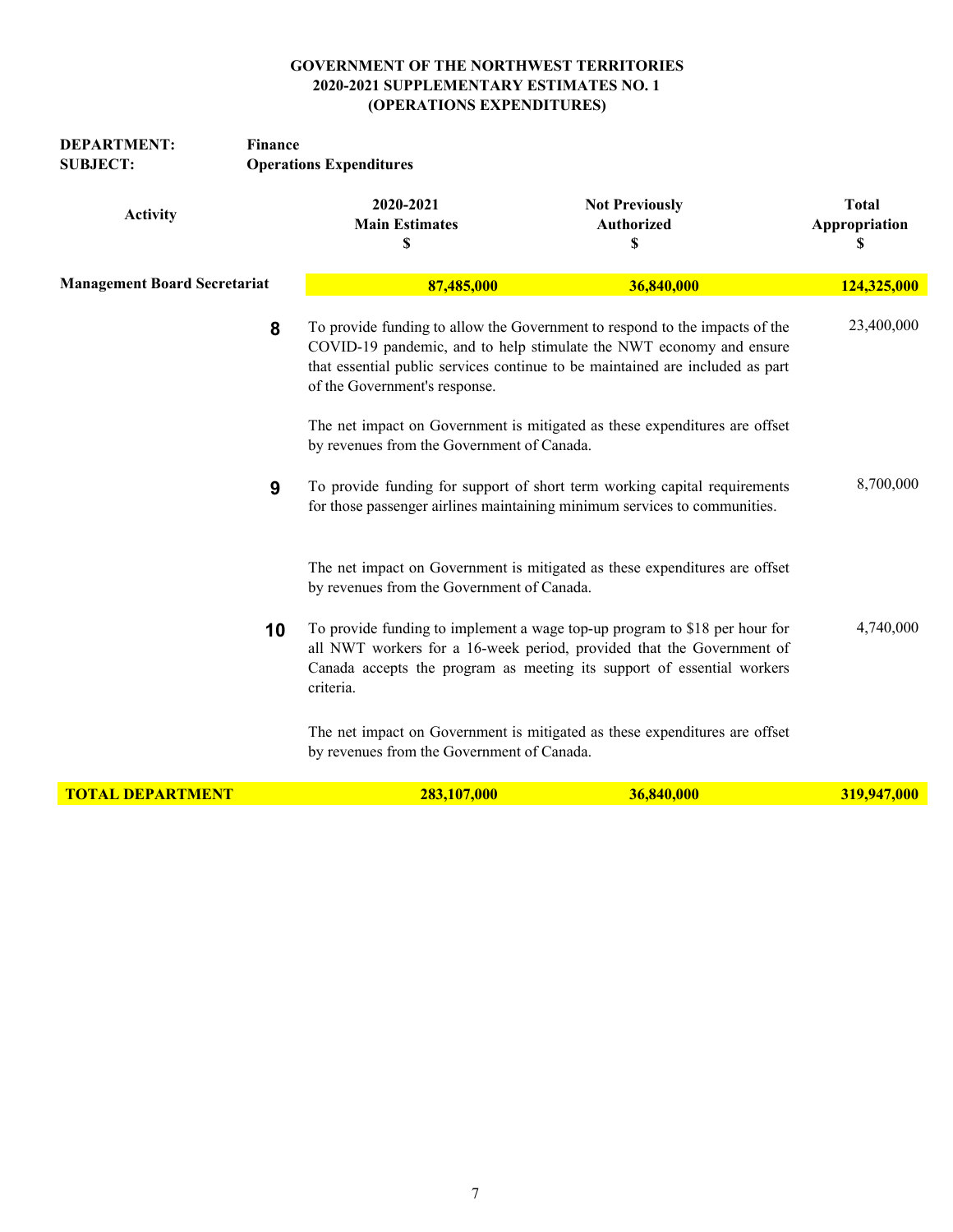| <b>DEPARTMENT:</b><br><b>SUBJECT:</b> |    | <b>Health and Social Services</b><br><b>Operations Expenditures</b>   |                                                                                                                                                       |                                     |
|---------------------------------------|----|-----------------------------------------------------------------------|-------------------------------------------------------------------------------------------------------------------------------------------------------|-------------------------------------|
| <b>Activity</b>                       |    | 2020-2021<br><b>Main Estimates</b><br>\$                              | <b>Not Previously</b><br><b>Authorized</b><br>\$                                                                                                      | <b>Total</b><br>Appropriation<br>\$ |
| <b>Administrative and Support</b>     |    | 52,038,000                                                            | 405,000                                                                                                                                               | 52,443,000                          |
| <b>Services</b>                       | 20 | planning.                                                             | To provide funding to identify the factors contributing to retention<br>challenges and make recommendations for improvement to workforce              | 405,000                             |
| <b>Health and Social Programs</b>     |    | 318,333,000                                                           | 8,413,000                                                                                                                                             | 326,746,000                         |
|                                       | 11 | services provided by AVENS - A Community for Seniors.                 | To provide funding for incremental costs associated with Long Term Care                                                                               | 406,000                             |
|                                       | 12 | To provide funding for the expansion of a dialysis unit in Hay River. |                                                                                                                                                       | 615,000                             |
|                                       | 13 | affordable food.                                                      | To provide funding for costs associated with meat inspection regulations for<br>increased food security in support of locally produced, harvested and | 70,000                              |
|                                       | 14 | Reporting and Prevention Program Agreement.                           | To provide funding for costs associated with the Canadian Hospitals Injury                                                                            | 138,000                             |
|                                       |    | revenues from the Public Health Agency of Canada.                     | The net impact on Government is nil as these expenditures are fully offset by                                                                         |                                     |
|                                       | 20 | Workers, and Case Aide/Family Preservation Workers in the regions.    | To provide funding to strengthen Child and Family Services by adding<br>additional Community Social Services Workers, Foster Care and Adoption        | 3,688,000                           |
|                                       | 20 | expertise to children, youth and their families in Yellowknife.       | To provide funding to increase mental health and wellness counselling                                                                                 | 2,616,000                           |
|                                       | 20 | Family Program review.                                                | To provide funding to implement the recommendations from the Healthy                                                                                  | 600,000                             |
|                                       | 20 | support programs like Alcoholics Anonymous and Wellbriety.            | To provide funding to support the implementation of locally operated peer                                                                             | 280,000                             |
| <b>Long Term and Continuing Care</b>  |    | 48,103,000                                                            | 7,391,000                                                                                                                                             | 55,494,000                          |
| <b>Services</b>                       | 15 | Care Agreement.                                                       | To provide funding for the First Nations and Inuit Home and Community                                                                                 | 7,391,000                           |
|                                       |    | revenues from the Government of Canada.                               | The net impact on Government is nil as these expenditures are fully offset by                                                                         |                                     |

8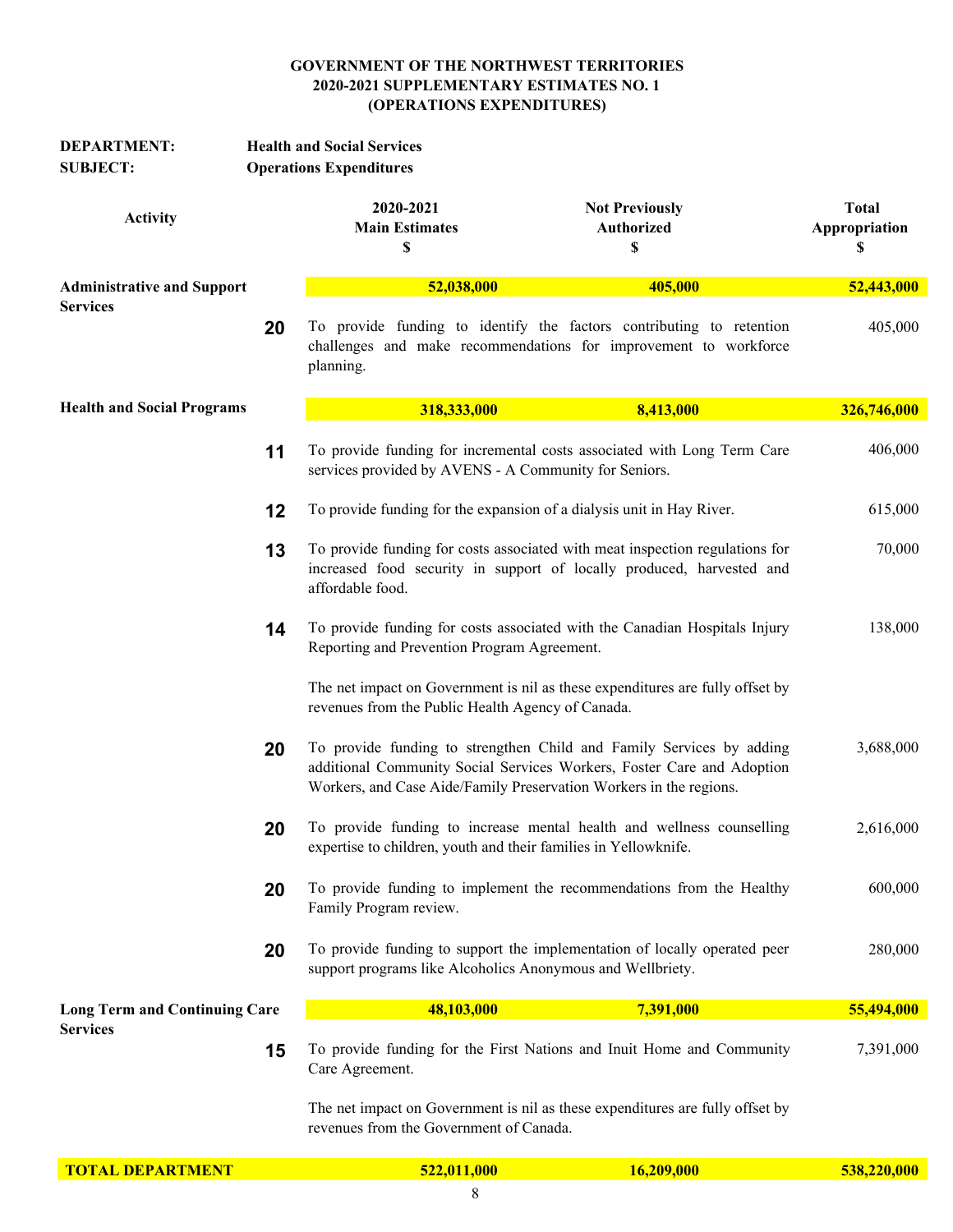| <b>DEPARTMENT:</b><br><b>SUBJECT:</b>   |    | <b>Industry, Tourism and Investment</b><br><b>Operations Expenditures</b> |                                                                        |                                    |
|-----------------------------------------|----|---------------------------------------------------------------------------|------------------------------------------------------------------------|------------------------------------|
| <b>Activity</b>                         |    | 2020-2021<br><b>Main Estimates</b><br>\$                                  | <b>Not Previously</b><br><b>Authorized</b><br>S                        | <b>Total</b><br>Appropriation<br>S |
| <b>Economic Diversification and</b>     |    | 17,966,000                                                                | 450,000                                                                | 18,416,000                         |
| <b>Business Support</b>                 | 16 | position.                                                                 | To provide funding for an extension of the Fish Sector Support Officer | 100,000                            |
|                                         | 20 | regional economic development plans.                                      | To provide funding to advance the Knowledge Economy and establish      | 350,000                            |
| <b>Minerals and Petroleum Resources</b> |    | 16,130,000                                                                | 360,000                                                                | 16,490,000                         |
|                                         | 20 | Mineral Resources Act.                                                    | To provide funding to develop comprehensive regulations under the new  | 360,000                            |
| <b>TOTAL DEPARTMENT</b>                 |    | 59,585,000                                                                | 810,000                                                                | 60,395,000                         |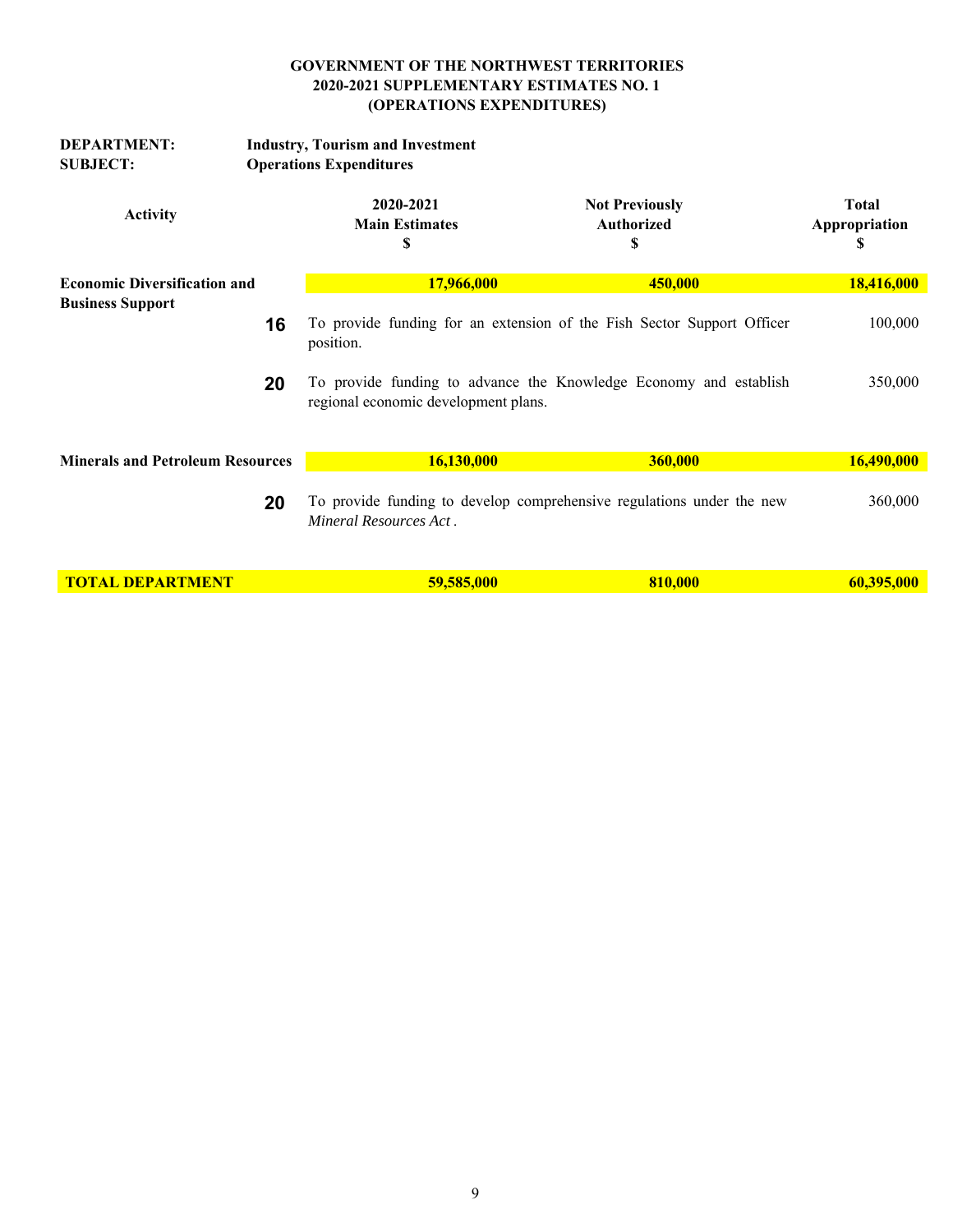| <b>DEPARTMENT:</b><br><b>SUBJECT:</b> | <b>Justice</b> | <b>Operations Expenditures</b>           |                                                                            |                                    |
|---------------------------------------|----------------|------------------------------------------|----------------------------------------------------------------------------|------------------------------------|
| <b>Activity</b>                       |                | 2020-2021<br><b>Main Estimates</b><br>\$ | <b>Not Previously</b><br><b>Authorized</b><br>S                            | <b>Total</b><br>Appropriation<br>S |
| <b>Services to Government</b>         |                | 12,961,000                               | (339,000)                                                                  | 12,622,000                         |
|                                       | 17             | rights-based occupancy.                  | To reduce funding provided for activities associated with unauthorized and | (339,000)                          |
| <b>TOTAL DEPARTMENT</b>               |                | 133,617,000                              | (339,000)                                                                  | 133,278,000                        |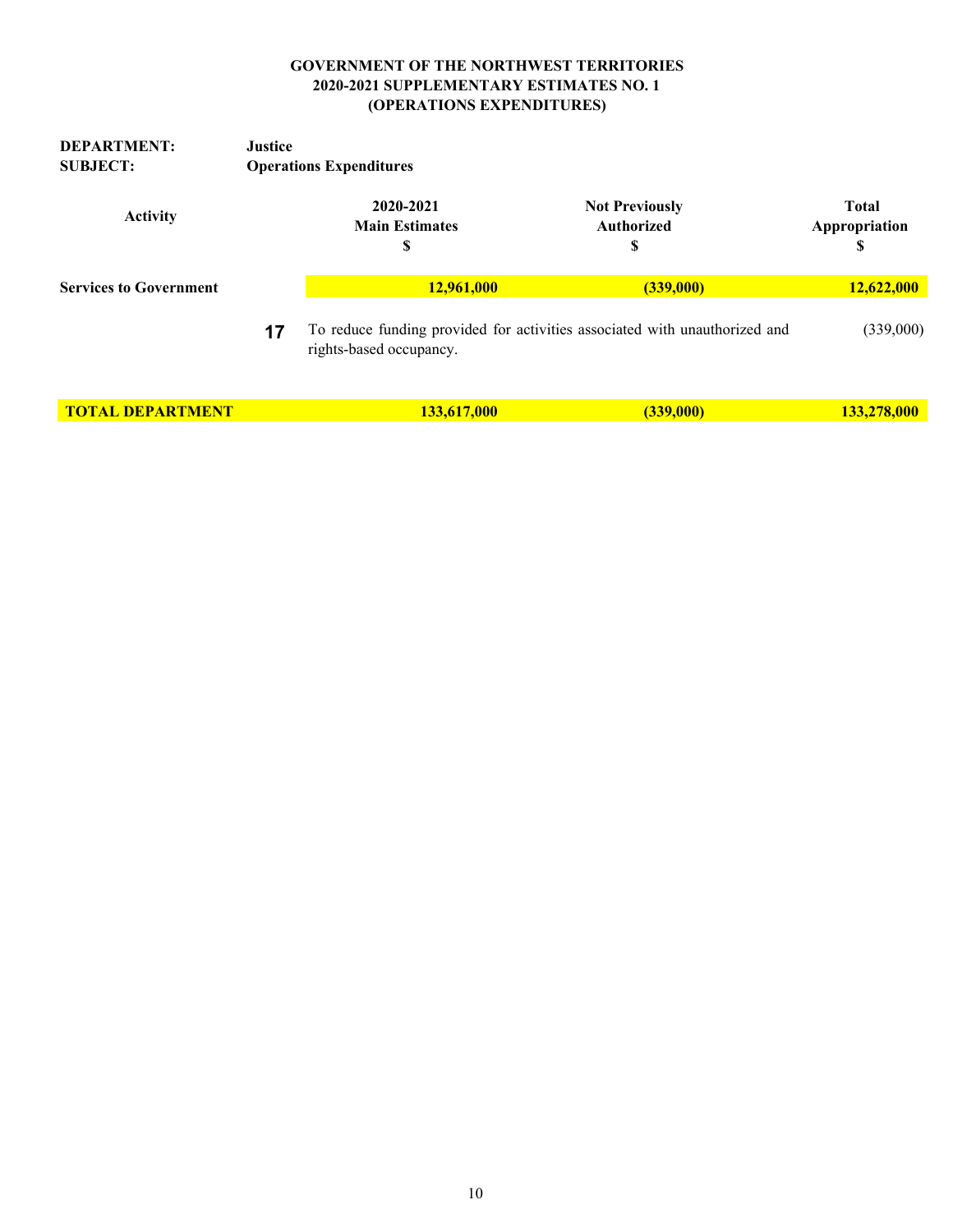| <b>DEPARTMENT:</b><br><b>SUBJECT:</b> |    | <b>Municipal and Community Affairs</b><br><b>Operations Expenditures</b> |                                                                            |                                    |
|---------------------------------------|----|--------------------------------------------------------------------------|----------------------------------------------------------------------------|------------------------------------|
| <b>Activity</b>                       |    | 2020-2021<br><b>Main Estimates</b><br>\$                                 | <b>Not Previously</b><br><b>Authorized</b><br>\$                           | <b>Total</b><br>Appropriation<br>S |
| <b>Regional Operations</b>            |    | 96,577,000                                                               | 2,793,000                                                                  | 99,370,000                         |
|                                       | 18 | Financing Agreement with the Déline Got'ine Government.                  | To provide funding for increased costs associated with the Self-Government | 199,000                            |
|                                       | 20 | To increase contribution funding to municipal governments.               |                                                                            | 2,594,000                          |
| Sport, Recreation and Youth           |    | 5,507,000                                                                | 650,000                                                                    | 6,157,000                          |
|                                       | 19 |                                                                          | To provide funding for increased costs in support of multi-sport games.    | 650,000                            |
| <b>TOTAL DEPARTMENT</b>               |    | 116,193,000                                                              | 3,443,000                                                                  | 119,636,000                        |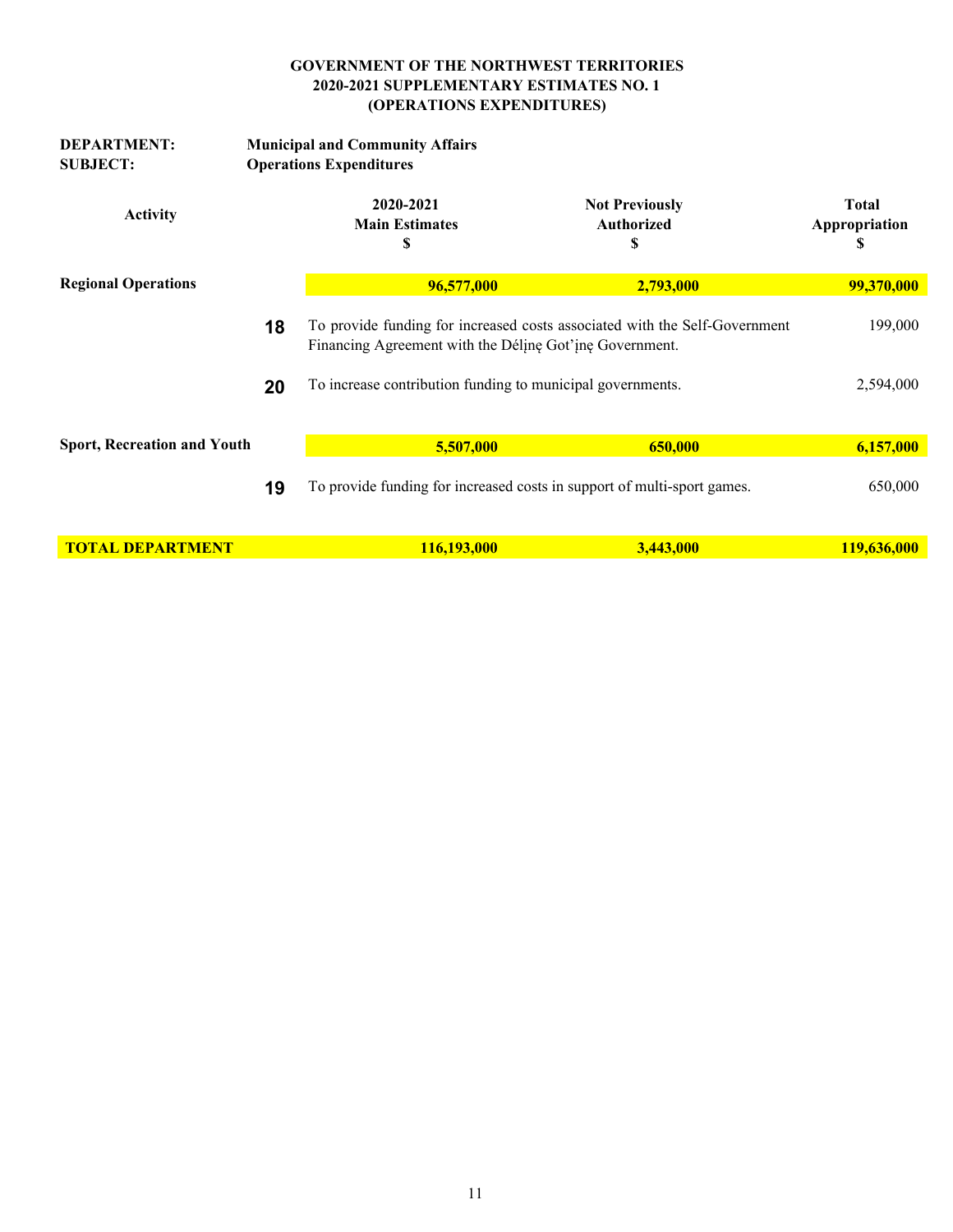#### **Supplementary Items: BN # Dept**

#### *A. Items to Support the Passing of the 2020-21 Main Estimates \$1,868,000)*

| 1  | ECE         | Indigenous language revitalization (included in Interim Estimates)                    | 600,000    |
|----|-------------|---------------------------------------------------------------------------------------|------------|
| 2  | ECE         | Support for increased childcare spaces                                                | 500,000    |
| 3  | <b>ENR</b>  | Sustainable Livelihoods Program                                                       | 150,000    |
| 4  | <b>ENR</b>  | Increase in funding for the Community Harvester Assistance Program                    | 172,000    |
| 12 | <b>HSS</b>  | Expansion of a dialysis unit in Hay River (included in Interim Estimates)             | 615,000    |
| 13 | <b>HSS</b>  | <b>Meat Inspection Regulations</b>                                                    | 70,000     |
| 16 | ITI         | Extend Fish Sector Support Officer position                                           | 100,000    |
| 17 | <b>JUS</b>  | Unauthorized and rights-based occupancy (included in Interim Estimates)               | (339,000)  |
|    |             | B. Items in Support of the GNWT's Response to the COVID-19 Pandemic (\$36,840,000)    |            |
| 8  | <b>FIN</b>  | Funding to support the GNWT's response to the COVID-19 Pandemic (to allow             | 23,400,000 |
|    |             | Finance to record the expenditures to be transferred from other departments)          |            |
| 9  | <b>FIN</b>  | Support for short term working capital requirements for those passenger airlines      | 8,700,000  |
|    |             | (5 in total) maintaining minimum services to communities.                             |            |
| 10 | <b>FIN</b>  | Implement a wage top-up program to \$18 per hour for all NWT workers for a 16-        | 4,740,000  |
|    |             | week period, provided that the Government of Canada accepts the program as            |            |
|    |             | meeting its support of essential workers criteria.                                    |            |
|    |             | C. Other Items (\$12,782,000)                                                         |            |
| 5  | <b>ENR</b>  | Increased initial air tanker capacity by contracting one group of CL-215 aircraft for | 1,798,000  |
|    |             | 60 days                                                                               |            |
| 6  | <b>ENR</b>  | Additional support costs for fire suppression activities, including additional        | 2,000,000  |
|    |             | helicopters, an additional Ignition Task Team, additional fire crews and Extra Fire   |            |
|    |             | Fighters, increased fire detection activities, and fuel and supplies.                 |            |
| 7  | <b>ENR</b>  | Implementation of a FireSmart program in eligible communities to reduce wildfire      | 200,000    |
|    |             | risk.                                                                                 |            |
| 11 | <b>HSS</b>  | Increased costs for long term care services provided by AVENS - A Community           | 406,000    |
|    |             | for Seniors                                                                           |            |
| 14 | <b>HSS</b>  | Canadian Hospitals Injury Reporting and Prevention Agreement                          | 138,000    |
| 15 | <b>HSS</b>  | First Nations and Inuit Home and Community Care Agreement                             | 7,391,000  |
| 18 | <b>MACA</b> | Déline Got'ine Self-Government Financing Agreement                                    | 199,000    |
| 19 | <b>MACA</b> | Increase in contributions for multi-sport games                                       | 650,000    |
|    |             | D. Mandate Initiatives (\$13,656,000)                                                 |            |
| 20 | ECE         | Northern Distance Learning enhancements and budget changes                            | 613,000    |
| 20 | ECE         | Polytechnic University Quality Assurance for Accreditation                            | 89,000     |
| 20 | ECE         | Regional and small community career education advisors                                | 293,000    |
| 20 | <b>ENR</b>  | Establish a Climate Change Council                                                    | 50,000     |
| 20 | <b>ENR</b>  | Implement Part 2 of the Climate Change Strategic Framework Action Plan                | 1,418,000  |
| 20 | EIA         | Expansion of Aboriginal Intergovernmental Funding                                     | 300,000    |
| 20 | HSS         | Workforce planning                                                                    | 405,000    |
| 20 | <b>HSS</b>  | Child and Family Services - Phase 2                                                   | 3,688,000  |
| 20 | <b>HSS</b>  | Child and Youth Care Counsellors - Phase 3                                            | 2,616,000  |
| 20 | <b>HSS</b>  | <b>Healthy Family Program</b>                                                         | 600,000    |
| 20 | <b>HSS</b>  | Peer Support                                                                          | 280,000    |
| 20 | ITI         | Advance the Knowledge Economy and Establish Regional Economic                         | 350,000    |
|    |             | Development Plans                                                                     |            |
| 20 | ITI         | Mineral Resources Act regulations development                                         | 360,000    |
| 20 | <b>MACA</b> | Increase funding to municipalities                                                    | 2,594,000  |
|    |             |                                                                                       |            |

**Total Supplementary Request 65,146,000** 65,146,000